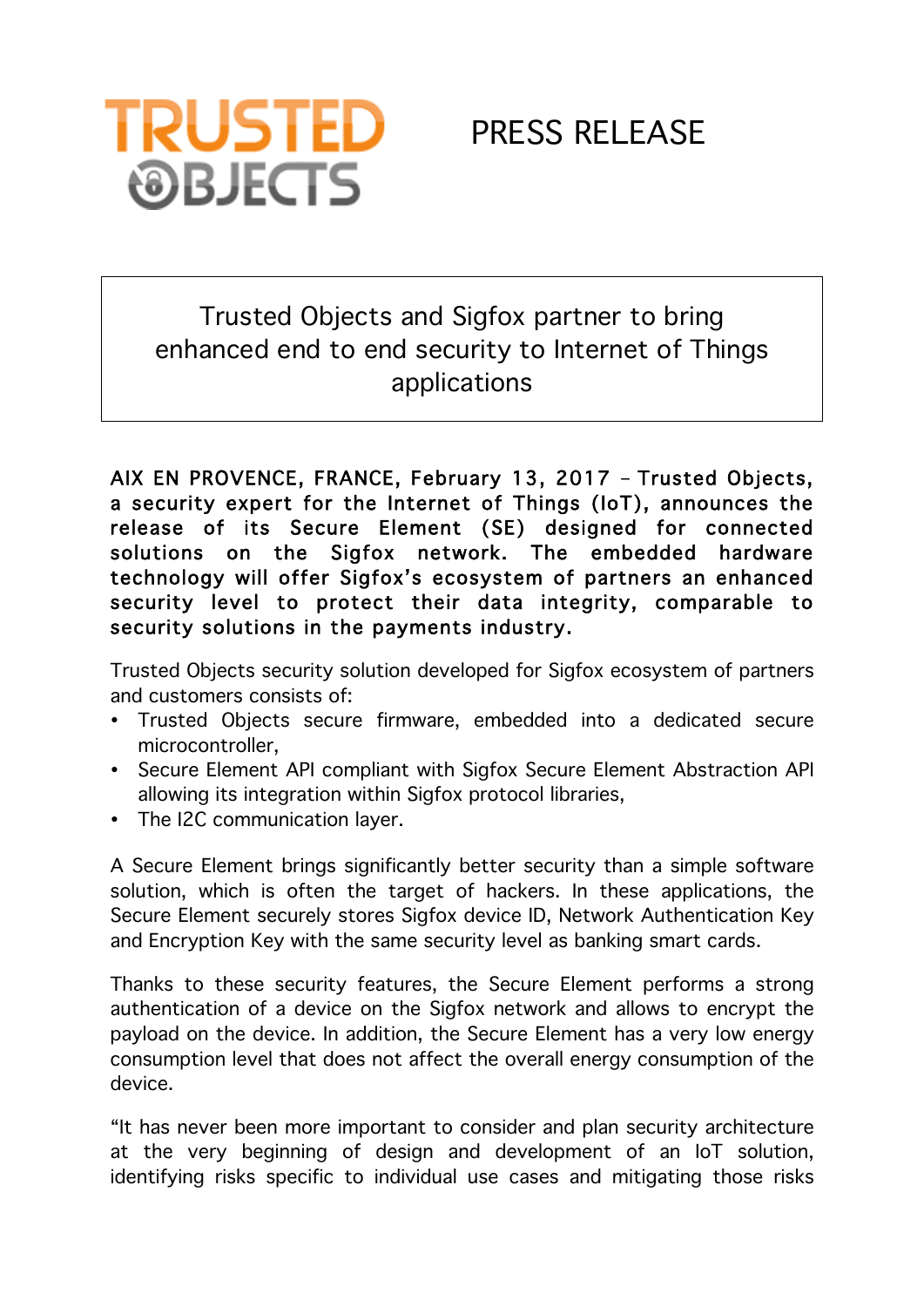through secure product design and best practices", said Laetitia Jay, Chief Marketing Officer at Sigfox. "Sigfox has implemented security by default and security by design in its core architecture from day one. Thanks to the integration of Trusted Objects Secure Element API into Sigfox's libraries, our ecosystem of partners and customers can now benefit from an end-to-end ready secure solution."

Sami Anbouba, CEO of Trusted Objects, adds: "The recognition of Sigfox, a world' leading provider of connectivity for the Internet of Things, is essential to us. Thanks to our modular firmware, we have customized it to get a fully secure solution compliant with Sigfox specifications."

Trusted Objects will present its Secure Element (SE) solution designed for connected solutions on the Sigfox network during the Mobile World Congress on its booth in Hall 5, booth 5B61 - station 39. The event takes place in Barcelona, February 27 to March 2.

The solution is already available from Avnet Silica, which is in charge of personalizing and distributing Trusted Objects security products in the form of a Secure Element in a DFN (3mm x 3mm) packaging, easy to integrate thanks to its I2C protocol.

Sigfox's unique approach to device-to-cloud IoT communications addresses the three greatest barriers to mass IoT adoption: cost, energy consumption, and global scalability. Today, the network is present in 29 countries and on track to cover 60 by 2018 – covering a population of 471 million people.

## About Trusted Objects

Trusted Objects is a leading independent player in the Secure IoT market, providing innovative embedded firmware and services to dramatically enhance the security of connected devices. The Trusted Objects Secure Embedded Firmware (TOSF) can be easily customized to address a wide range of different security requirements generated by the high fragmentation of the IoT market.

Trusted Objects also delivers a set of services including security assessment, personalization engine, keys and certificates management, fast prototyping to accelerate the deployment of comprehensive solutions that meet the highest security requirements.

Contact Hervé ROCHE, VP Marketing, contact@trusted-objects.com More information at http://www.trusted-objects.com